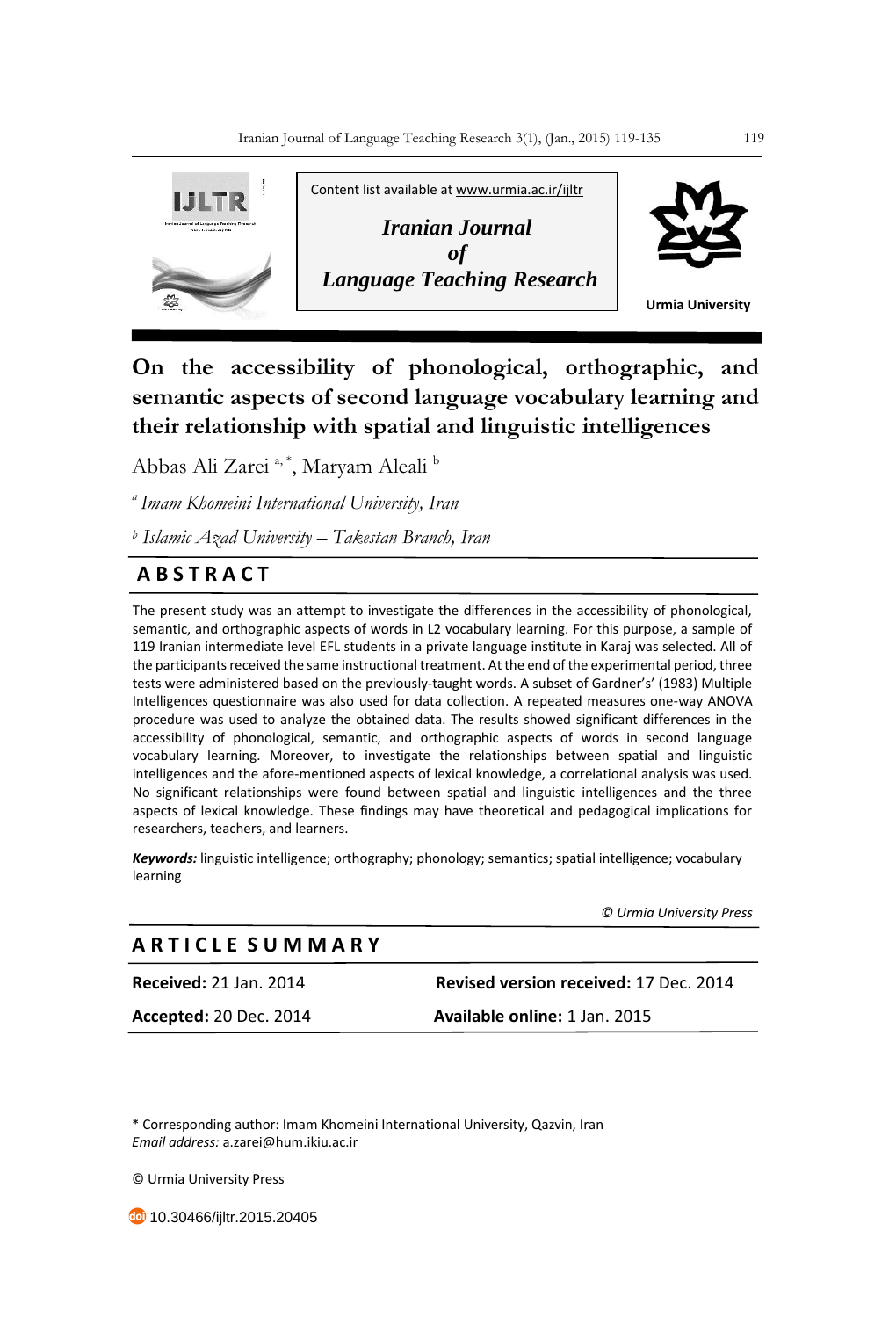120 Zarei & Aleali/On the accessibility of ...

### **Introduction**

There is little doubt that vocabulary, as a central component of language, is crucial to a language learner (Grass & Selinker, 1994). Everyone has a mental lexicon which is a language user's knowledge of words and the representation of that knowledge about words in his/her mind. Mind is like a computer, and knowledge of words is stored there like a dictionary (Elman, 2004).

Vocabulary can be defined as the words we must know to communicate in a good way. Teachers have always desired to find ways to improve learners' vocabulary both quantitatively and qualitatively (Schmitt, 2008). Vocabulary knowledge is improved when learners encounter new words several times in context through reading and listening.

If we do not know words we cannot convey any messages, but if we do not know grammar we can somehow convey our messages. This shows the importance of vocabulary in communication and language teaching (Wilkins, 1972). Words are important because they play an important role in clarifying our thoughts. Learning vocabulary will increase one's competence; the person who has more vocabulary knowledge has more self-confidence, and is more motivated to talk and to learn (Meara, 1997).

Developing vocabulary knowledge has always been a challenge for many language learners. In order to learn words, not only should we know their definition, but also we need to pay attention to many other aspects including phonology, morphology, orthography, and semantics. All these properties together constitute word knowledge. Of particular concern here is the question of which aspect of the word is more easily activated in the process of vocabulary recall. Knowing this will be very helpful in selecting and implementing better strategies for improving the underdeveloped aspects of L2 vocabulary.

 Apart from the aspect of word knowledge, another important factor to consider is the learners' intelligence profile. Students have different intelligence profiles and, according to Gardner (1983), it is very important that teachers take into account these intelligences because they cause individual differences in learners and affect the learning process. In other words, different learners may learn various aspects of words differently partially depending on the intelligence profile they have.

## *Purpose of the study*

The purpose of this study was to find out which of the different aspects of word knowledge are retrieved more easily in the process of lexical development. Another purpose of this study was to investigate the possible relationships between spatial and linguistic intelligences, on the one hand, and EFL learners' knowledge of the orthographic, phonological, and semantic aspects of vocabulary, on the other.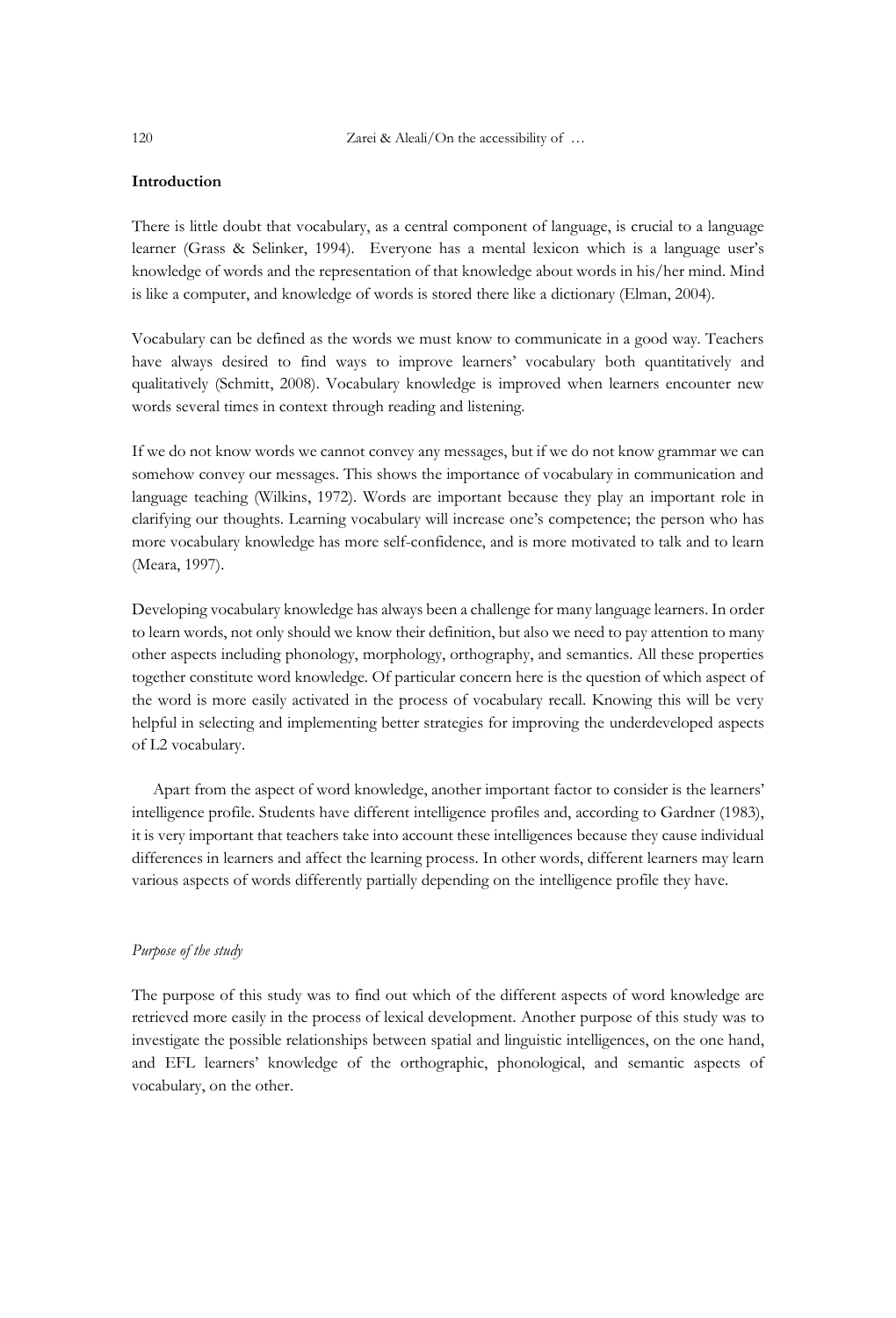#### *Research questions*

The present study addressed the following research questions:

- 1. Are there any significant differences in the accessibility of phonological, semantic, and orthographic aspects of words in L2 vocabulary learning?
- 2. Is there any relationship between the multiple intelligences (Spatial and Linguistic) and the different aspects of lexical knowledge?

#### **Review of the related literature**

#### *Aspects of words*

A word involves much more than simply the knowledge of meaning and form (Aitchison, 1994). Richards (1976) holds that word knowledge involves knowing about the word's frequency, register, position, word forms, the network of associations between that word and other words, as well as the meaning and the meaning-associations of the word plus the word's part of speech. Likewise, Qian (1998) identifies the following aspects of a word: pronunciation, spelling, different meanings, connotations, inflections and derivations, syntactic properties, appropriate use, collocations, semantic associations, and idioms that contain that new word. In much the same vein, Nation (1990), Nation (2001), Schmitt (1995), and Webb (2007) identify different aspects of vocabulary knowledge that a learner needs to have. Thus, as Paribakht and Wesche (1996) rightly put it, knowledge of words should involve a little more than connecting meaning to form.

Vocabulary teaching has long been a major concern of L2 researchers and teachers. Although many studies have been carried out to find the way L2 vocabulary might be learnt more efficiently (Zarei & Arasteh, 2011), few have compared three of the most common aspects (i.e., phonological, semantic, and orthographic aspects) of vocabulary in terms of their accessibility.

Brown (2001) states that multiple aspects of word knowledge need to be mastered by learners. Furthermore, Ellis (1995) holds that there are different aspects that need to be accessed for different channels of Input/output (I/O). Zarei and Gholami (2007) maintain that studies on the mental lexicon of bilinguals indicate that words are classified into semantic and phonological networks in a way that the learned word interacts with other words on the basis of these two aspects. However, research findings on these topics are mixed.

Currently, there seems to be an ongoing controversy as to which aspect of vocabulary is accessed before the others. The following three aspects are the main focus of attention in this study.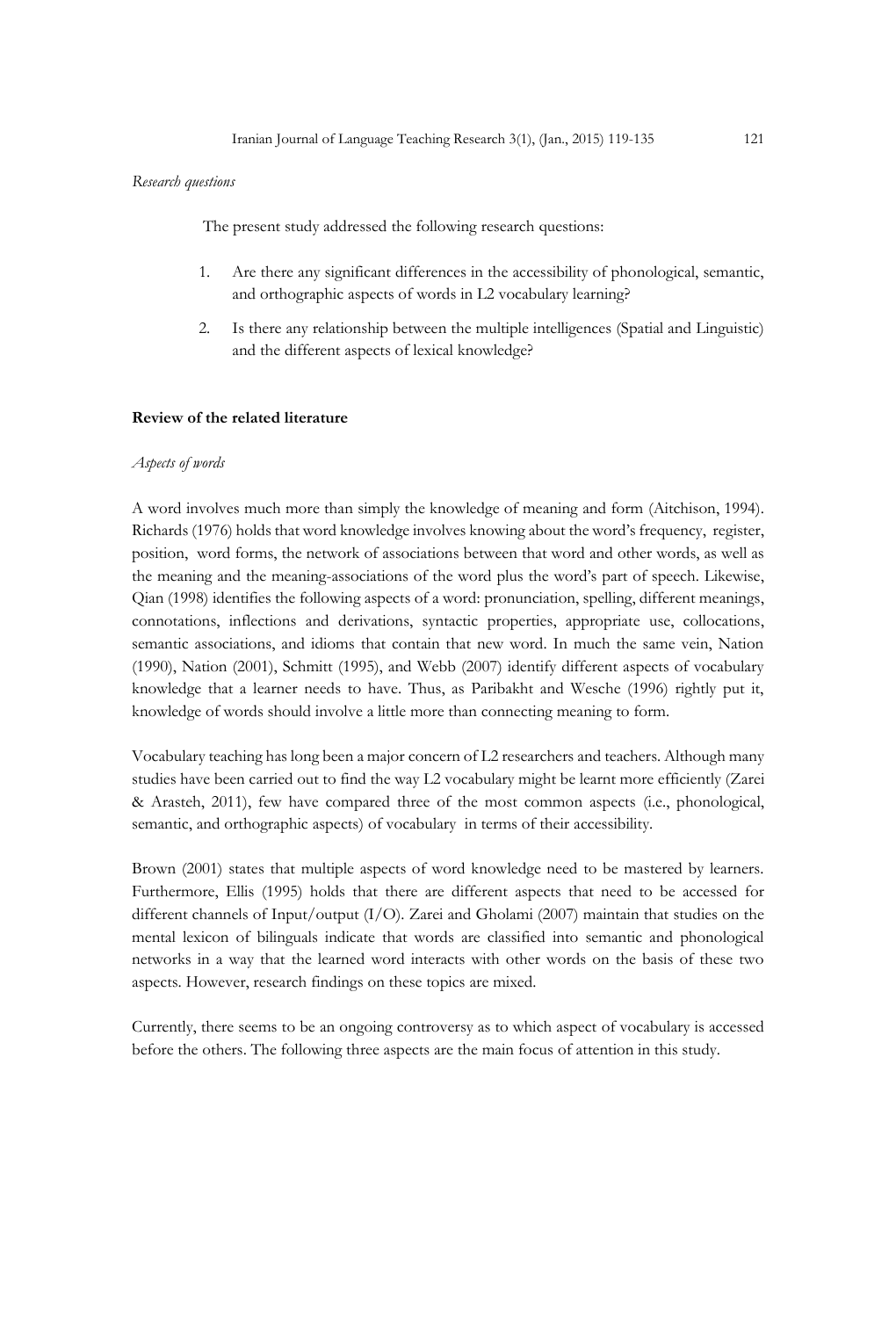## *Meaning*

Evans (2006) defines word meaning as a concept related to the semantic values that is associated with individual lexical items, namely words or lexical semantics. It is clear that what words mean is different from how they mean, or indeed what they intend to mean (Crystal, 2003). Thompson and Mooney (2003) define semantic lexicon as a component which is rather time-consuming to build and update.

The first step in the vocabulary acquisition process is establishing the basic form-meaning links, and this is the aim of a vast majority of vocabulary materials and activities (Schmitt, 2008). According to Aitchison (1994), there are three different but related tasks in acquiring word meaning. The first task is labeling, which refers to making a relationship between concept sign and referent. Clarke (1993) refers to this process as mapping. The second task is packaging, which refers to the process of discovering things that can be packed together under one label. The third task is called network building, which refers to the process of discovering the intentional links between words (Aitchison, 1994).

It is clear that the meaning of a concept or word should be sought in the context in which the word occurs (Erk, 2007). Dooling and Christiaansen (1977) suggest that the role of semantic aspect of vocabulary will be greater when more abstract concepts are processed.

Fluency also refers to the rate at which a person accesses the meaning of a word. Access to word meaning will be faster when word meaning becomes strengthened through different exposures (Wolf, Miller, & Donnelly, 2000).

#### *Form (Phonology and Orthography)*

Knowing the written and the spoken forms (orthography and phonology) of words is very important. Orthography is defined as the phonological conversion (Fith, 1985), and the ability to show the string of letters that make up a printed word, along with the general aspects of the writing system is referred to as orthographic coding (Vellutino, Scanlon, & Tanzman, 1994).

Initially, the job of beginners is to establish a match between the graphemes of written words and the phonemes of spoken words (Ehri, 1997). Ellis, Tanaka, and Yamazaki (1994) are of the opinion that learning word forms involves different processes from those involved in learning word meaning. Previous research seems to suggest that second language learners usually have difficulty with word forms, especially the written forms (Laufer, 1989). Bogards (2001) recommends that teachers focus on more direct teaching of forms; owing to the limited processing capacity of the mind, there is a trade-off between focus on meaning and attention to forms. This implies that in vocabulary teaching there needs to be a balance in teaching different aspects of words to make learners efficient.

Orthographic information helps word recognition. A number of studies have demonstrated that semantic variables also affect word recognition processes (Lupker, 2005). Therefore, it sounds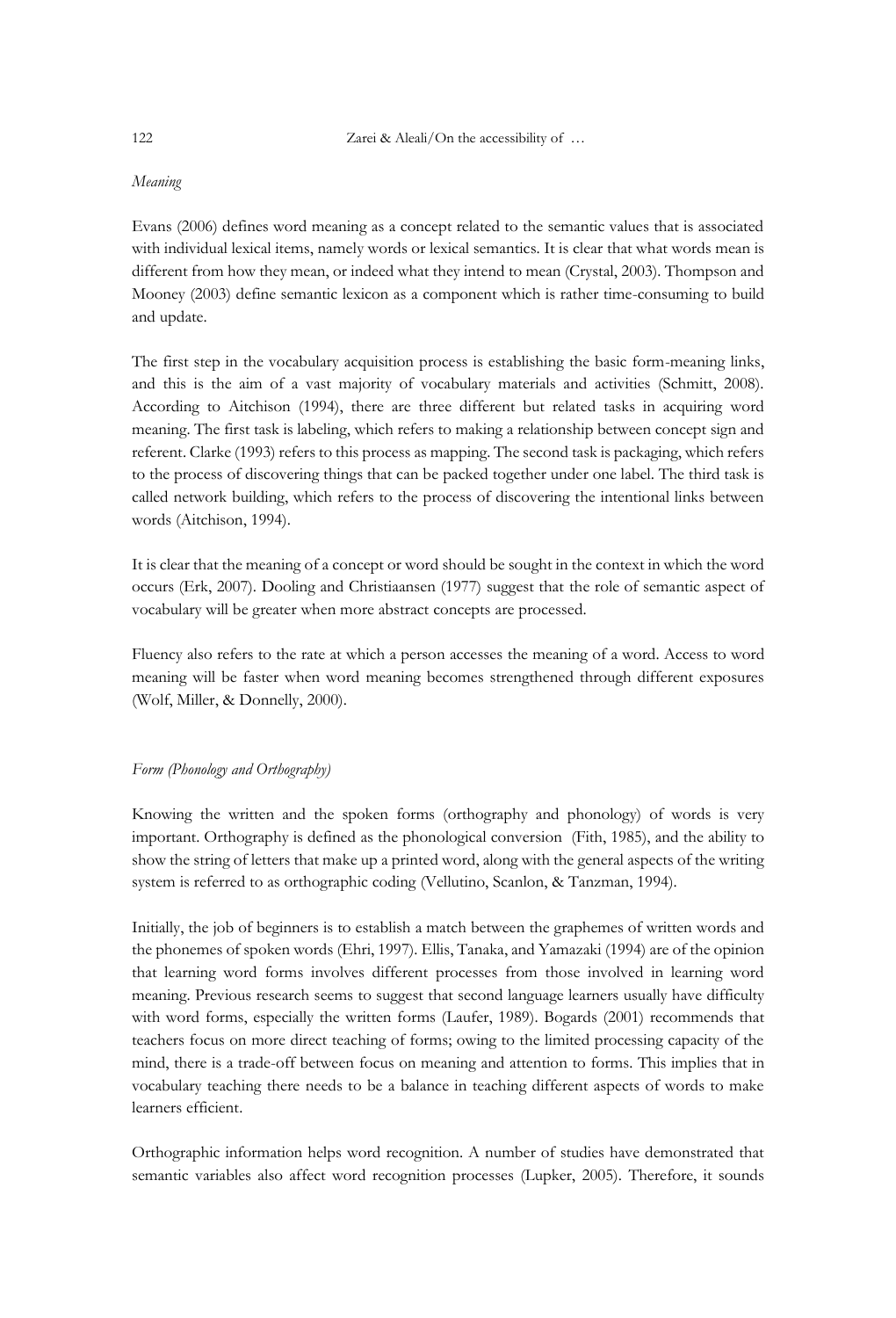cogent that semantic learning may lead to orthographic development. Adams (1990) acknowledges that differences in learners' knowledge of the alphabet cause variance in learners' word recognition.

In the field of experimental psychology, research on printed vocabulary recognition has been considered as one of the most active aspects. Understanding the stages of spelling development will help teachers know which word study activities are most appropriate for students. These stages of spelling development describe students' spelling behavior while they move from one level of word knowledge to another (Katz & Frost, 1992).

At the same time, the attention of many researchers has been drawn to the role of the orthographic processing skill (OPS). In spite of observations based on which recent measures of OPS are known principally as indicators of reading and spelling, OPS is usually distinct from both reading achievement and phonological aspects (Burt, 2006). Hoxhallari (2000) offers the orthographic depth hypothesis, which states that the ways leading to fluent reading are dependent on certain orthography. However, reading literature analyses do not indicate any theory in which OPS is considered to have a meaningful role in reading acquisition. Orthographic Processing Skill (OPS) organizes knowledge of spelling and fluent word identification, and there is insufficient evidence to support any directional hypothesis based on which its development relies on phonological processes (Burt, 2006).

Phonological ability or phonological awareness has also a very important role in determining the way we pronounce words (Lupker, 2005). It appears that all these processes are interrelated and that mastery over one of these aspects influences the mastery over other aspects. While semantics has to do with sentence interpretation, phonetics and phonology deal with sentence utterance. There are several reasons why phonetics and phonology are important and need to be taken into account. For one thing, the study of the phonetics of a foreign language can give us a much better potentiality to teach pronunciation. It may also provide an insight into how the human mind works (Forel & Puskas, 1986).

Another aspect of lexical knowledge is orthography. Despite the relative plethora of research on different ways of solving the problem of how to represent spoken language in print, further research is needed to investigate the nature and progress of orthographic representations in experimental studies (Burt, 2006). Katz and Frost (1992) believe that orthography is important for two reasons. First, the main purpose of writing systems is primarily to represent spoken language and, therefore, finding the imprint of spoken language within the processes leading from the printed word recognition to the comprehension of the phase seems to be at least a plausible explanation. Second, there has been a rather large amount of data supporting this claim.

Burt ( 2006) defines literacy as a braid of intertwining threads in which the interwoven threads of oral language begin the braid, and an orthographic thread is interwoven while learners experiment with putting ideas on paper. Since the unique structure of an orthography related to a certain language may influence the acquisition of reading skills in that language, the threads of literacy start to bond as learners begin to read (Kerek & Niemi, 2009). Orthography, then, strengthens this bonding. This implies that the orthographic knowledge develops as the size of the braid and its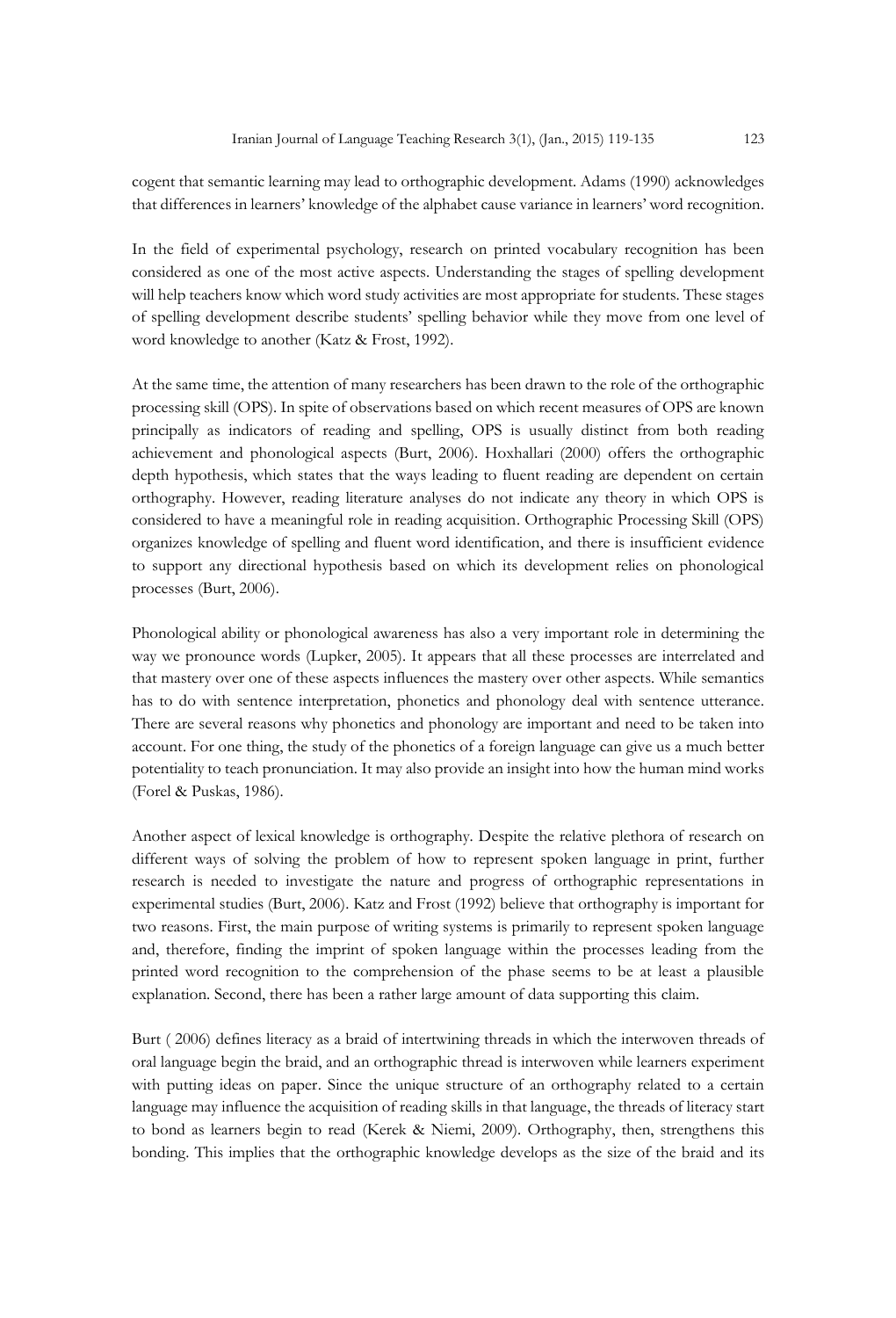threads strengthen. Therefore, matching a string of letters with a representation of the words' orthography learned through experience with print is thought to be the identification of a visually represented word (Burt, 2006). However, there are differences in the degree to which alphabetic orthographies are regular in their representation of sounds (Hoxhallari, 2000).

The purpose of this study was to consider which of these related aspects is activated better in the retrieval process. This would help teachers and learners make more informed decisions about which aspect needs more consideration in the process of word recognition.

#### *Multiple intelligences*

Intelligence is a concept that explains all mental abilities that people have in learning or doing something (Sternberg, 2005). Gardner (1999) defines intelligence as the ability to process information that people use whenever they face a problem or want to do something. Tomlinson (2001) points out that educationalists should provide opportunities for learners to identify their own differences and potentials.

Contrary to the traditional intelligence tests in which the basic underlying assumption was that intelligence is a single, inborn capacity, impossible to change. Multiple Intelligences theory refers to a philosophy that characterizes intelligence in humans as having various dimensions. It is also thought that people are not equal in terms of the development of these dimensions, but they can work on different aspects of their intelligence to improve them.

Multiple intelligences theory has important implications for teaching, in general, and for language learning, in particular (Armstrong, 2007; Azar, 2006). It provides teachers with more choices in teaching and assessing methods and allows students to learn in the way that is best suitable to their talent (Abdulaziz, 2008). Borek (2003) states that it is very good to set classes based on students' intelligence because it is important to consider intelligence differences among individuals and allow them to express themselves more; this also allows teachers to set special methods for different learners.

Learners are characterized by a wide variety of individual differences, and dealing with these differences is very important for educationalists. Thus, teachers need to adjust their methods of teaching and their evaluative considerations according to those learners' differences (Alavinia & Farhady, 2012). Armstrong (2007) maintains that by presenting solutions such as using MI theory as an instructional plan, educationalists try to detect language learning problems and get the best results.

Christon (1996) believes that applying multiple intelligences model enables EFL teachers to individualize the learning environment and to create motivation (Temur, 2007). Uzunoz (2011) also believes that this theory is effective on students' achievement and their retention success.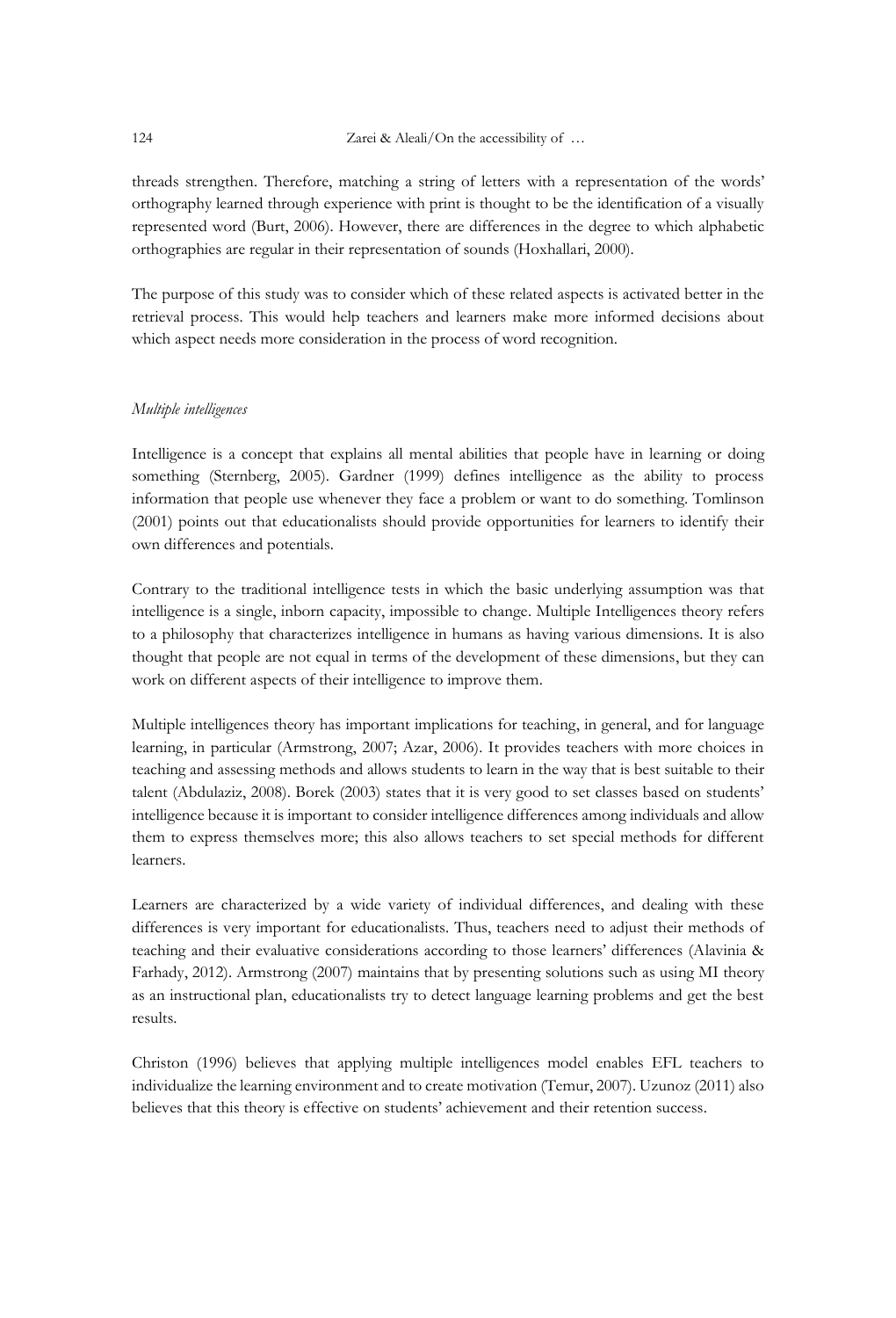Nowadays, teachers try to relate multiple intelligence models with learning styles and consider the benefits of using them to enhance learners' abilities and individual needs (Soleimani, Moinzadeh, Kassaian & Ketabi, 2012).

Several researchers have investigated the relationship between Multiple Intelligences theory and learning English. For example, Hajhashemi and Amirkhiz (2011) investigated the relationship between EFL learners' multiple intelligence differences and their language learning strategies. A low correlation was found between multiple intelligences and language learning strategies. Zarei and Mohseni (2012) investigated logical, interpersonal, verbal, and intrapersonal intelligences as predictors of grammatical and writing accuracy of 190 Iranian students; the results showed that both intrapersonal and interpersonal intelligences were predictors of grammatical accuracy and intrapersonal intelligence had a significant effect on predicting learners' writing accuracy.

The findings of a study by Akbari and Hosseini (2008) on the relationship between foreign language learners' MIs scores and their use of different language learning strategies showed positive relationships between the use of language learning strategies and intelligence scores, but no relationship between strategy use and musical intelligence.

In another study, Zarei and Shokri Afshar (2012) investigated multiple intelligence types as predictors of vocabulary knowledge and reading comprehension. They concluded that musical, interpersonal, kinesthetic and logical intelligences were predictors of reading, while musical, verbal, kinesthetic and natural intelligences were predictors of vocabulary knowledge.

Saricaoglu and Arikan (2009) investigated the relationship between students' gender and intelligence types and their success in grammar, listening and writing in foreign languages. Based on the result, there was no significant gender difference in the intelligence types except between gender and linguistic intelligence. Also, negative relationships were found between grammar and bodily–kinesthetic, spatial, and the intrapersonal intelligences, whereas the relationships between musical intelligence and writing were found to be significant and positive.

In sum, multiple intelligences are an important aspect of learning languages, and discovering students' multiple intelligences is one of the most important concerns of language teachers and researchers. Research on this concept has suggested that a number of these intelligences have been confirmed to be effective in teaching and learning foreign languages. For manageability reasons, from among the multiple intelligences, this study was focused on two, namely spatial and linguistic intelligences, to see which one is more conducive to the accessibility of the phonological, orthographic, and semantic aspects of words in L2 vocabulary learning.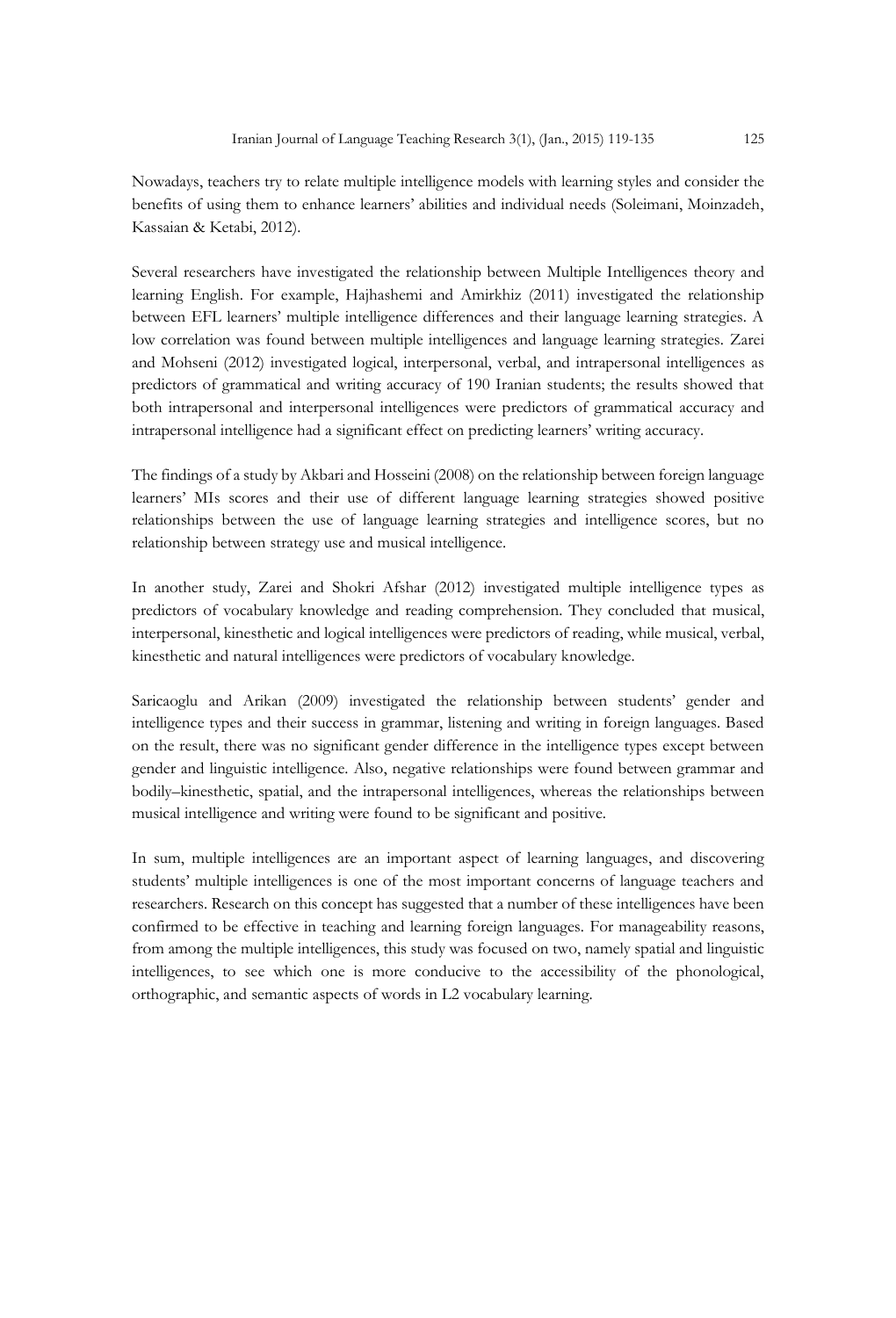## **Method**

#### *Participants*

In the present study, a sample of 119 male and female (44 males and 75 females) Iranian EFL students studying English at Intermediate level of proficiency in a private language institute in Karaj was selected. The participants were in six different classes and were selected based on cluster sampling. They attended their classes twice a week for 20 sessions, and each session lasted for 105 minutes.

### *Materials and instruments*

This study used the following materials and data collection instruments: 1. A subtest of the Michigan Test of English Language Proficiency (MTELP) 2. A pretest 3. A subset of Gardner's multiple intelligences questionnaire measuring linguistic and spatial-visual intelligences, 4. Posttests. The instrument for determining the level of vocabulary knowledge was the vocabulary subtest of MTELP. The subtest was administered to the participants prior to the treatment to homogenize them in terms of their vocabulary knowledge. The version of the MTELP vocabulary subtest used in this study contained 40 vocabulary items, in multiple-choice format. To make sure that the participants had no prior knowledge of the target words, we administered the pretest. The pretest, which was developed by the researchers, included 100 sentences in each of which there was one target word underlined. The participants were required to write down the Persian equivalent of each word in front of it. The sentences were all extratcted from Oxford Advanced Learners' Dictionary.

A subset of a Multiple Intelligences questionnaire was given to all learners to specify intelligence profiles. Since the concern of the study was to investigate the orthographic, phonological, and semantic aspects of language, only two types of intelligence (Spatial-Visual and Linguistic) were chosen as the more directly related types. The questionnaire included 20 statements and was extracted from Gardner's (1983) multiple intelligences questionnaire. Students marked each of the statements that best described them. The instructional materials included four units of 'Interchange', four units of 'Select Readings', and eight units of 'Hey There'.

Three posttests were also given to the participants at the end of the treatment. Each test included 25 questions in multiple-choice format and was utilized to measure one aspect of the target words including the semantic, phonological, and orthographic aspects. The orthographic test was in multiple choice format, but in some items students had to write the correct spelling of the scrambled letter strings of the words. These tests were content valid because they were directly based on the instructed words. Still, the content validity was checked by having eight experienced MA level teachers review and confirm the content validity of the tests. To estimate the reliability of the posttests, a KR-21 procedure was used, as a result of which the reliability index of the semantic, phonological, and orthographic tests turned out to be .81, .74, and .79, respectively.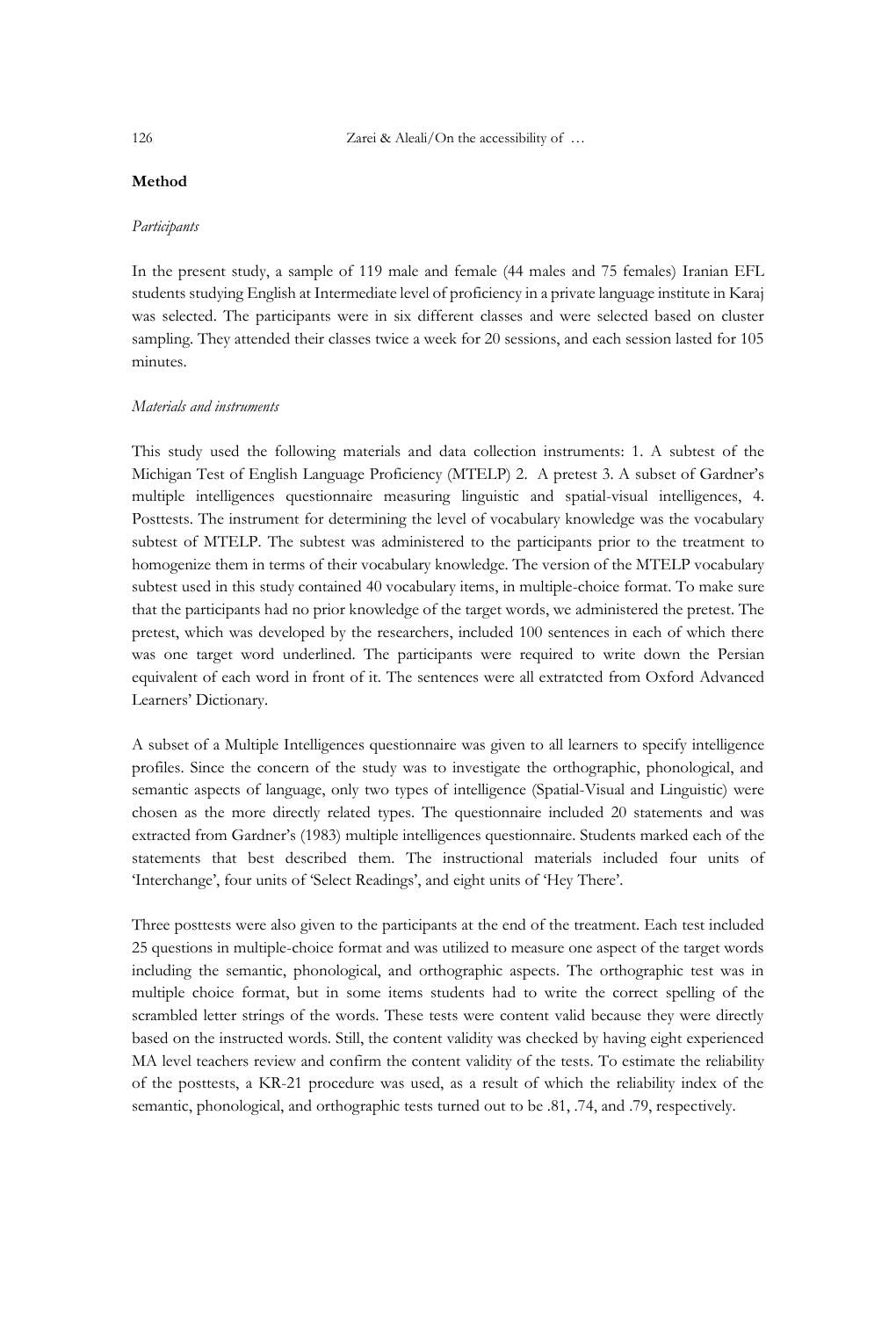#### *Procedure*

In order to determine the homogeneity of the participants, a subset of MTELP was administered. The six classes of participants were presented with the same new words and the same reading comprehension passages each session. Ten new words were taught within 40 minutes at the beginning of the class each session. Sixty new words were taught during six sessions over a sixweek period.

The method used in teaching new words was as follows: First, teachers pronounced each new word three to five times while students had to close their books and listen to the teachers' pronunciation very carefully. Then, students were asked to repeat the words after the teacher. Each word was repeated by the students four to five times, both individually and chorally. This activity took 10 minutes. Then, the teacher wrote each word on the white board, and showed the students the position of stress marks in every word. Next, the teacher offered a synonym for each word and gave an example for each word to make sure students learned how to use those words in sentences. Students had to write the new words in their notebooks. The duration of this activity was 20 minutes. Finally, the teacher read the text containing the new words to students and asked some general questions about the text, to make sure students learned how to use those words in sentences. This activity took 10 minutes. At the end of the experimental period, the three posttests were administered to all the participants. In a different session, the subset of the multiple intelligences questionnaire with the afore-mentioned characteristics was also administered to all the participants. They check-marked each statement that described them. For each statement that they marked they were given one point. The points were then tallied, and each participant had a general score on the linguistic intelligence and one on the spatial-visual intelligence. The obtained data were then summarized and prepared for statistical analysis.

A repeated measures one-way ANOVA and the Pearson correlation were used to analyze the collected data and to answer the first and second research questions, respectively.

### **Results and discussion**

#### *Results*

The first research question sought to investigate whether or not there were any significant differences in the participants' knowledge of phonological, semantic, and orthographic aspects of words in L2 vocabulary learning. A repeated measures one-way ANOVA was used to answer this question. Descriptive statistics, including the mean, standard deviation, etc. are summarized in Table 1.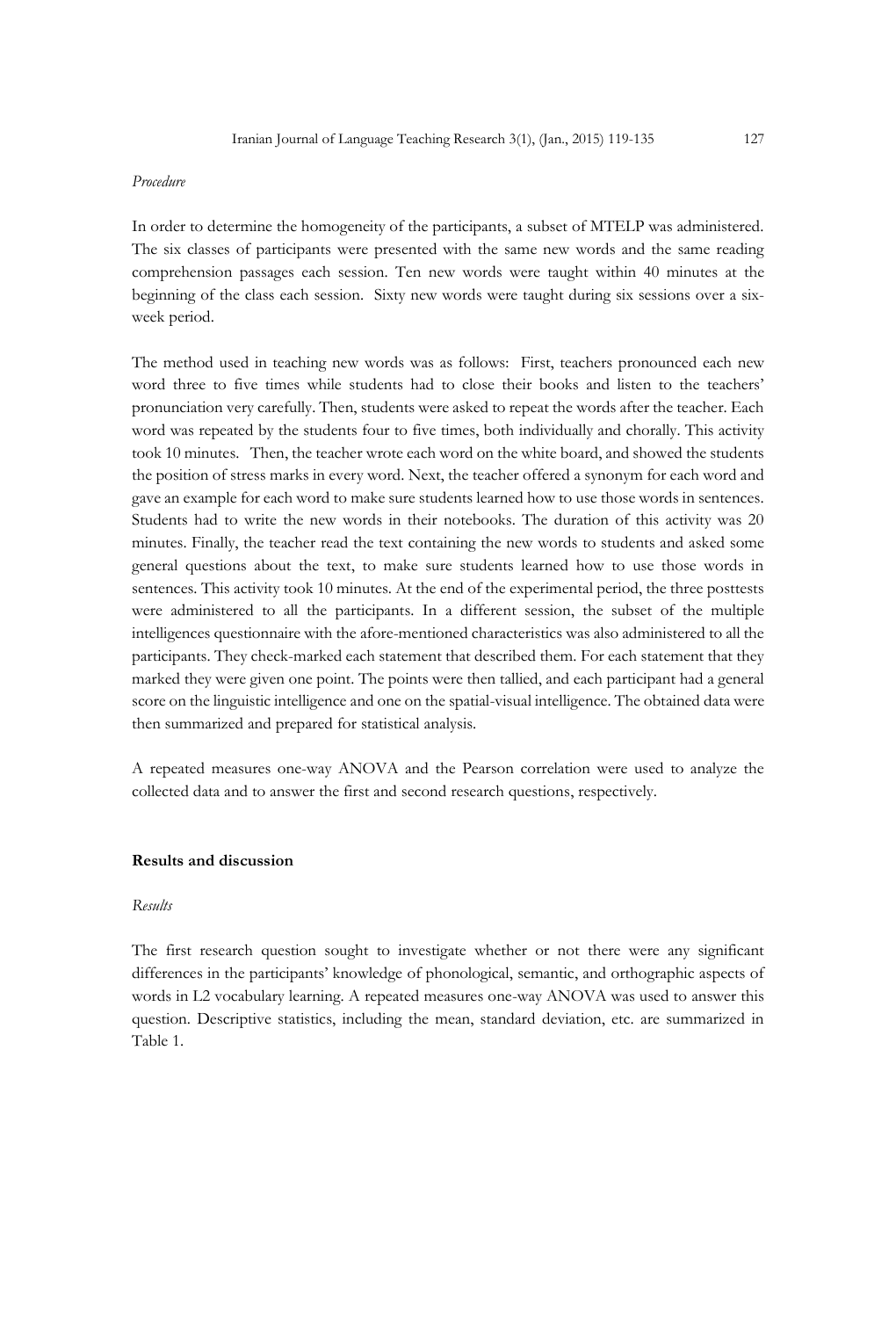## Table 1 Descriptive statistics

|               | Mean  | Std. Deviation |     |
|---------------|-------|----------------|-----|
| Meaning       | 21.13 | 20             | 119 |
| Dictation     | 17.90 | 3.68           | 119 |
| Pronunciation | (201) | 199            | 119 |





To see whether or not the observed differences between the means are statistically significant, the repeated measures one-way ANOVA was used, the results of which are summarized in Table 2.

Table 2

The results of the one-way repeated measures ANOVA

| Source             | Type III Sum of | df    | Mean     |       | Sig  | Partial Eta |
|--------------------|-----------------|-------|----------|-------|------|-------------|
|                    | Squares         |       | Square   |       |      | Squared     |
| Sphericity assumed | 1137.30         |       | 568.650  | 83.70 | .000 | .415        |
| Greenhouse-Geisser | 1137.30         | 1.669 | 681.324  | 83.70 | .000 | .415        |
| Huynh-feldt        | 1137.30         | 1.669 | 672.815  | 83.70 | .000 | .415        |
| Lower-bound        | 1137.30         | 1.00  | 1137.300 | 83.70 | .000 | .415        |

Based on Table 2, since the F-value is statistically significant ( $F = 83.70$ ,  $p < .05$ ), we can safely claim that there are significant differences between the means of the different aspects of lexical knowledge. Partial Eta Squared value shows that more than 41 percent of the total variance among the groups is accounted for by the independent variable, aspect of word knowledge (ŋ**2=** .415).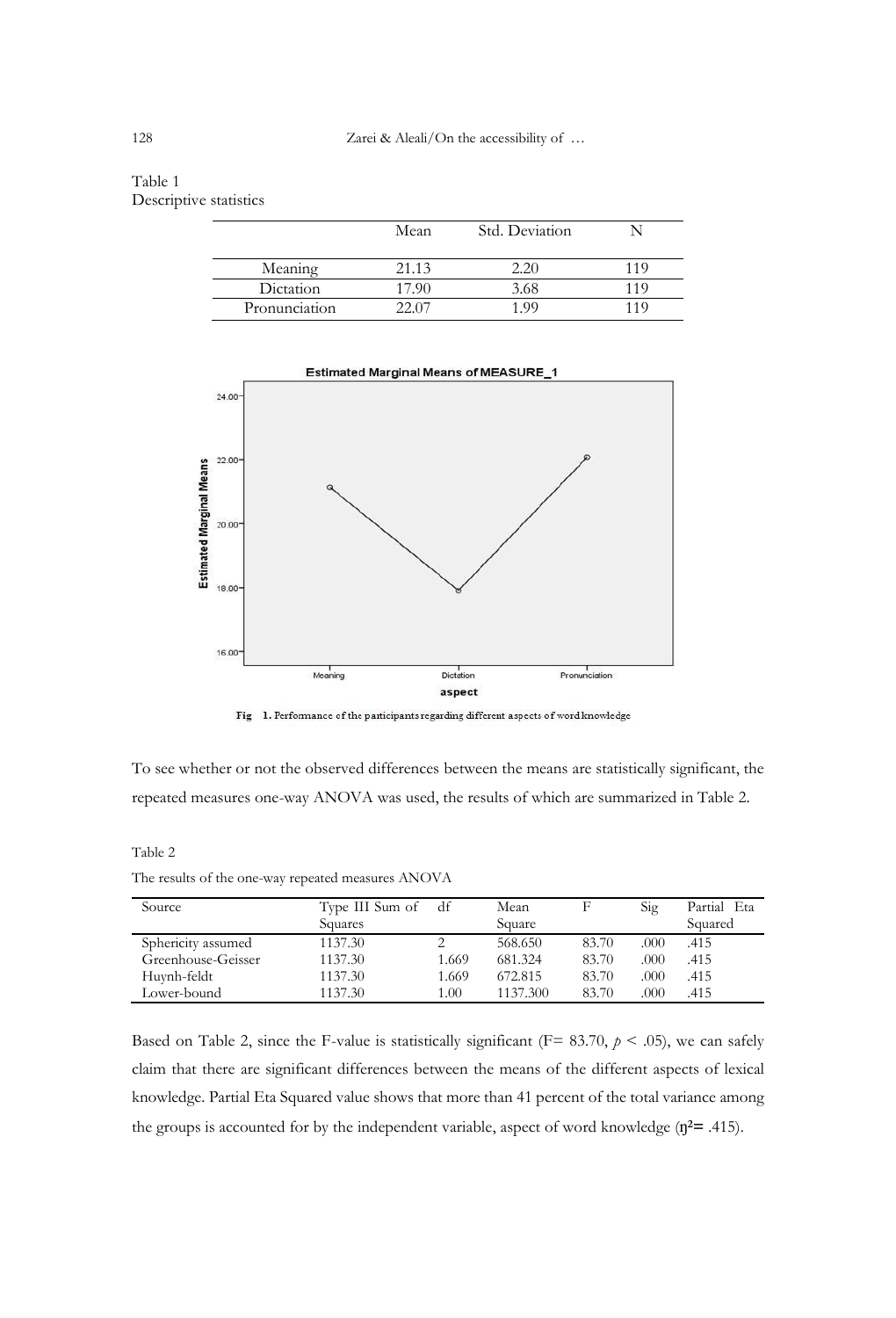To locate the differences between the means, a post-hoc Scheffe' test was run, which yielded the following results:

#### **Table 3**

Multiple comparisons of means

| $\left(1\right)$        | Aspect<br>aspect | O) | Mean<br><b>Difference</b><br>$(I-I)$ | Sig. <sup>b</sup> | 95% Confidence interval<br>for difference |                |
|-------------------------|------------------|----|--------------------------------------|-------------------|-------------------------------------------|----------------|
|                         |                  |    |                                      |                   | Lower<br>Bound                            | Upper<br>Bound |
| Meaning dictation       |                  |    | $3.227*$                             | .000              | 2.245                                     | 4.209          |
| Meaning pronunciation   |                  |    | $-941*$                              | .003              | $-1.624$                                  | $-.258$        |
| Dictation pronunciation |                  |    | $-4.168*$                            | .000              | $-4.936$                                  | $-3.401$       |

Based on estimated marginal means

\*The mean difference is significant at the .05 level

b. adjustment for multiple comparisons: benferroni

A look at Table 3 makes it clear that the differences between the meaning, dictation, and pronunciation aspects of vocabulary learning are all statistically significant. Therefore, by comparing the mean differences, it can be claimed that the participants' performance on the pronunciation test is significantly better than their performance on both meaning and dictation tests. At the same time, the statistically significant difference between dictation and meaning aspects indicates that meaning is significantly more accessible than dictation. In short, these results indicate that pronunciation is the most accessible and dictation is the least accessible aspect of lexical knowledge (among the three aspects studied).

The second research question attempted to investigate the relationship between the multiple intelligences (Spatial and Linguistic) and the different aspects of word knowledge. To this end, a correlation procedure was used. The results of the correlation procedure are given in the following table:

|                 |                     | Dictation | Pronunciation | Meaning |
|-----------------|---------------------|-----------|---------------|---------|
| Spatialintel    | Pearson correlation | .120      | .026          | .011    |
|                 | Sig.                | .194      | .782          | .904    |
|                 |                     | 119       | 119           | 119     |
| Linguisticintel | Pearson correlation | .052      | $-.260$       | $-.001$ |
|                 | Sig.                | .573      | .004          | .990    |
|                 |                     | 119       | 119           | 119     |

#### Table 4

Correlation between multiple intelligences and word aspects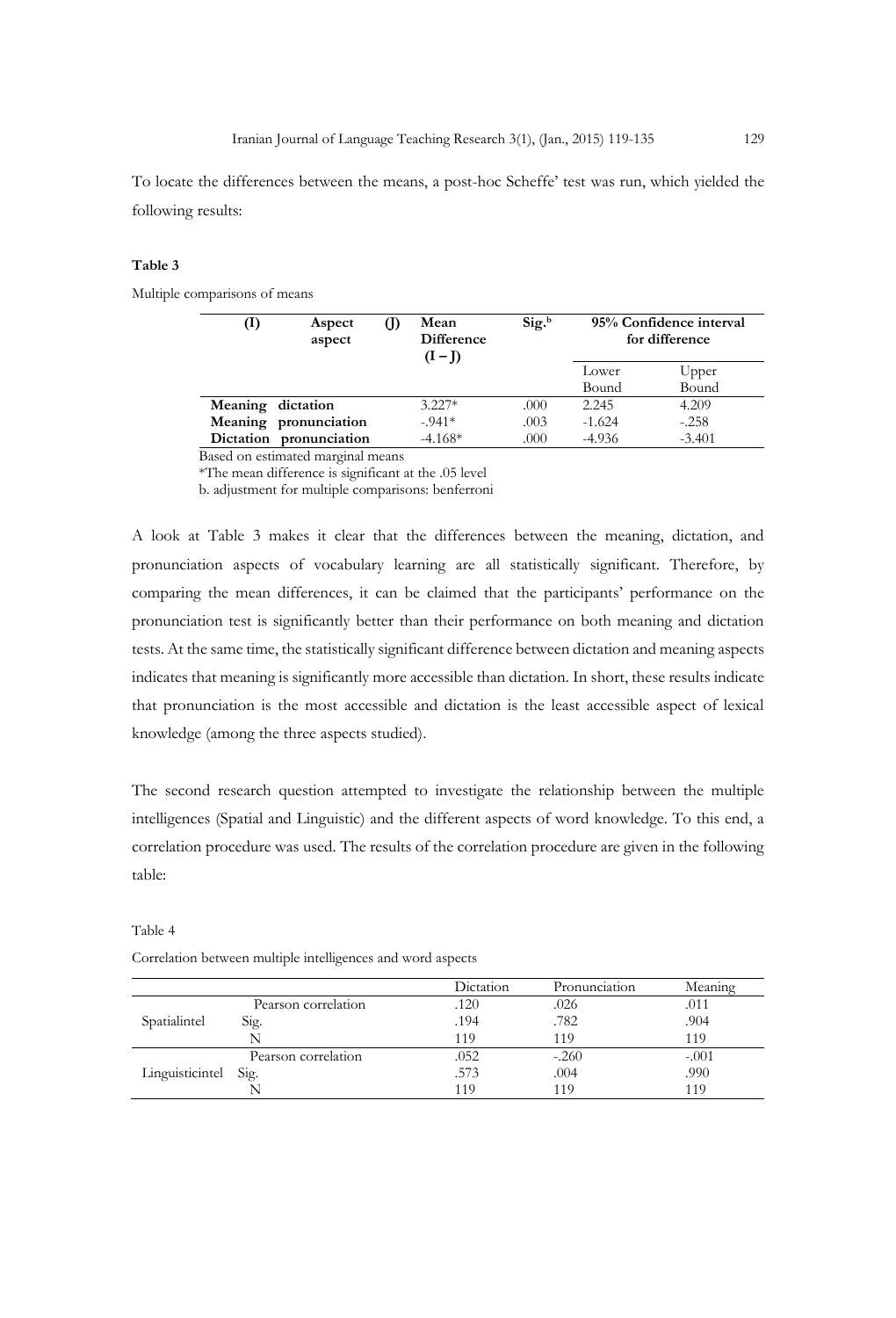As Table 4 shows, there is a significant but negative relationship between linguistic intelligence and pronunciation ( $r = -260$ ,  $p < .01$ ). However, no other significant relationship can be seen between multiple intelligences under study, namely Spatial and Linguistic intelligences, and the different aspects of word knowledge, namely pronunciation, dictation, and meaning

#### **Discussion**

The first research question of the present study attempted to investigate the accessibility of different aspects of word knowledge (pronunciation, meaning, and dictation) in EFL learners' vocabulary learning. The findings showed that there were significant differences between the phonological, semantic and orthographic aspects of word knowledge. Many studies have been carried out in the area of vocabulary and its various aspects (e.g., Laufer, 1997). However, few studies have focused on the comparison of these three aspects of word knowledge together.

The result of the present study indicates that there are statistically significant differences between the different aspects of word knowledge. This finding is in line with those of Day and Omura (1991), Dupcy and Krashen (1993), Gipe and Arnold (1979), Jenkins and Wyosocki (1984), and Nagy (2005), who found that meaning and pronunciation of words are the first aspects to be activated.

One of the reasons accounting for this finding may be the communicative value of the aspects of word knowledge. In other words, pronunciation and meaning were retrieved sooner probably because they had a more salient role in communication. This may explain why orthography turned out to be the least accessible of the three aspects. It could be argued cogently that orthography is pertinent only to written communication and has no role in oral interactions. Even in written communication, spelling has no significant role. That may be why it is not attended to, and subsequently not readily available for productive use.

However, even communicative value cannot explain why pronunciation turned out to be more accessible than meaning. As in the case of orthography, it could be argued that pronunciation is only relevant in oral interactions and has no value in written uses of language. This argument aside, there is little doubt that meaning plays a much more important role in communication than pronunciation. This implies that there must be other factors involved. One such factor could be the attitude of the learners toward the target language. It might be that due to the positive attitude of this particular sample of learners in the Iranian context, they valued pronunciation and desired to sound like native speakers. Nonetheless, this counterintuitive finding calls for further research to be carried out in this little explored area.

The other finding of the present study was that there is no significant relationship between spatial and linguistic intelligences and different word aspects, namely pronunciation, meaning, and dictation. There is only one significant but negative relationship between linguistic intelligence and pronunciation.These findings are in accordance with those of Razmjoo (2008) and Saricaoglu and Arikan (2009), who found no relationship between MI types vocabulary knowledge.

#### **Conclusion**

The results of the present study showed that among the phonological, semantic, and orthographic aspects of words in second language vocabulary learning, the phonological aspect seems to be the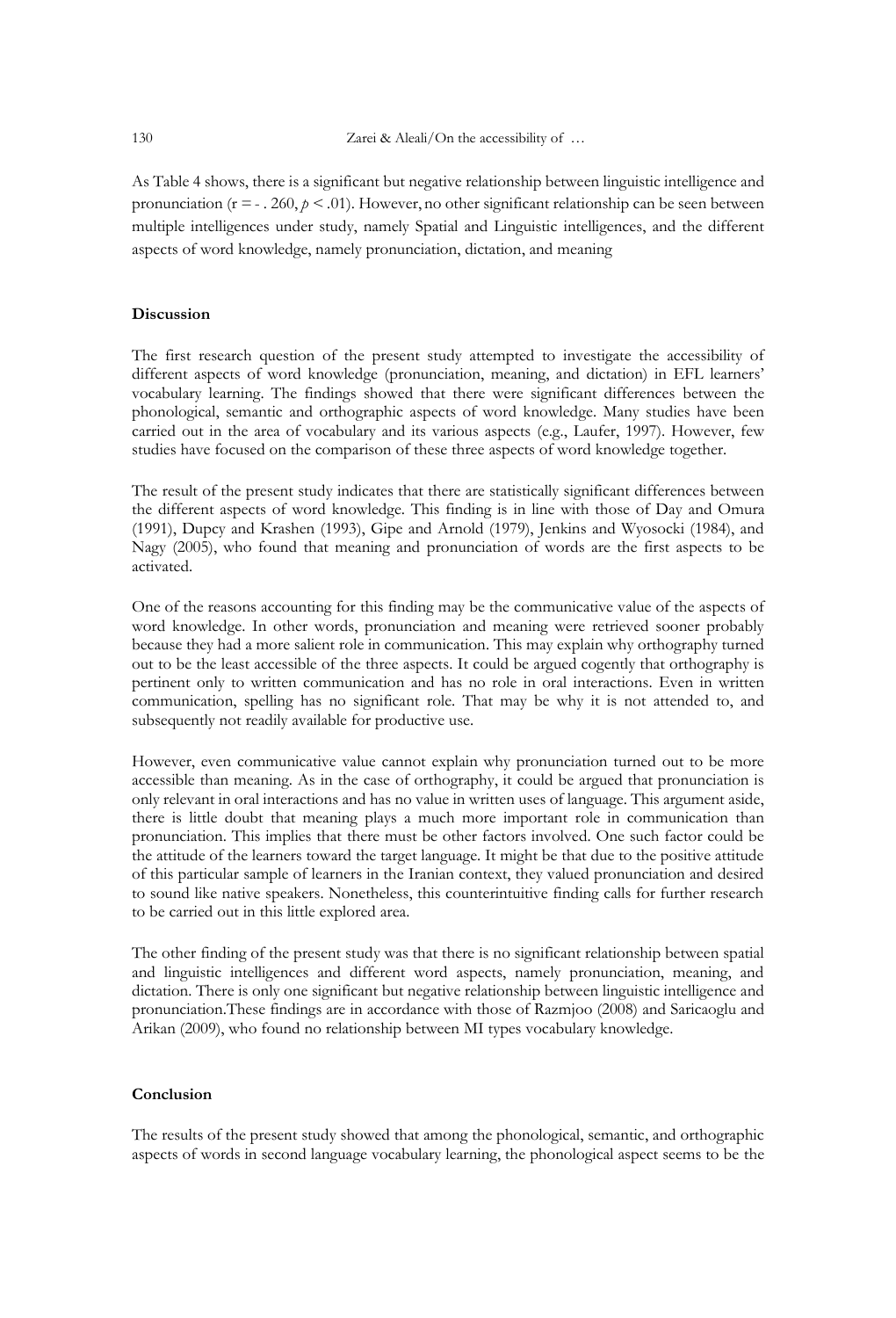most accessible, followed closely by the semantic aspect, with the orthographic aspect being the least accessible aspect.

As the resultsshowed, it seems that phonological, semantic, and orthographic aspects of words in second language vocabulary learning are not equal in their accessibility. It can, therefore, be concluded that each of the afore-mentioned word aspects as well as their relationship with linguistic and spatial intelligences might be affected by a multitude of peripheral parameters.

To conclude, this study might have shed some light on some of the surrounding issues attributable to the accessibility of pronunciation, meaning, and dictation as word aspects in L2 vocabulary learning as well as their correlations with linguistic and spatial intelligences. However, it has to be acknowledged that more issues might have been raised here than resolved. This further signifies the need for more research on this topic.

Those who are interested in carrying out further research in this area may investigate the effect of various teaching techniques on developing the different aspects of word knowledge. The findings of this study, coupled with those of other relevant studies, can then enable educators to make more informed decisions as to which aspects of lexical knowledge to emphasize and what teaching techniques to use to develop each aspect of learners' lexical knowledge.

#### **References**

- Abdulaziz, A. (2008). *Identifying faculty members' multiple intelligences in the institute of public administration Saudi Arabia.* Unpublished doctoral dissertation, State University of Arkansas.
- Adams, M. J. (1990). *Beginning to read: Thinking and learning about print*. Cambridge, MA: MIT press.
- Aitchison, J. (1994). *Words in the mind*. Oxford: Blackwell.
- Akbari, R., & Hosseini, K. (2008). Multiple intelligences and language learning strategies: Investigating possible relation. *System*, *36* (2), 141-155.
- Alavinia, P., & Farhady, S. (2012). Using differential instruction to teach vocabulary in mixed ability classes with a focus on multiple intelligences and learning styles. *International Journal of Applied Science and Technology, 2* (4), 72-83.

Armstrong, T. (2007). The curriculum superhighway. *Educational Leadership, 64* (8), 16-20.

- Azar, A. (2006). Relationship of multiple intelligence profiles with area of constitution in high school and university entrance exam scores*. Educational Administration: Theory and Practice, 46*, 157-175.
- Bogards, P. (2001). Lexical units and the learning of foreign language vocabulary. *Studies in Second Language Acquisition*, *23* (3), 321-348.
- Borek, J. (2003). Inclusion and multiple intelligences: Creating a student-centered curriculum. *The Quarterly*, *25* (4), 24-28.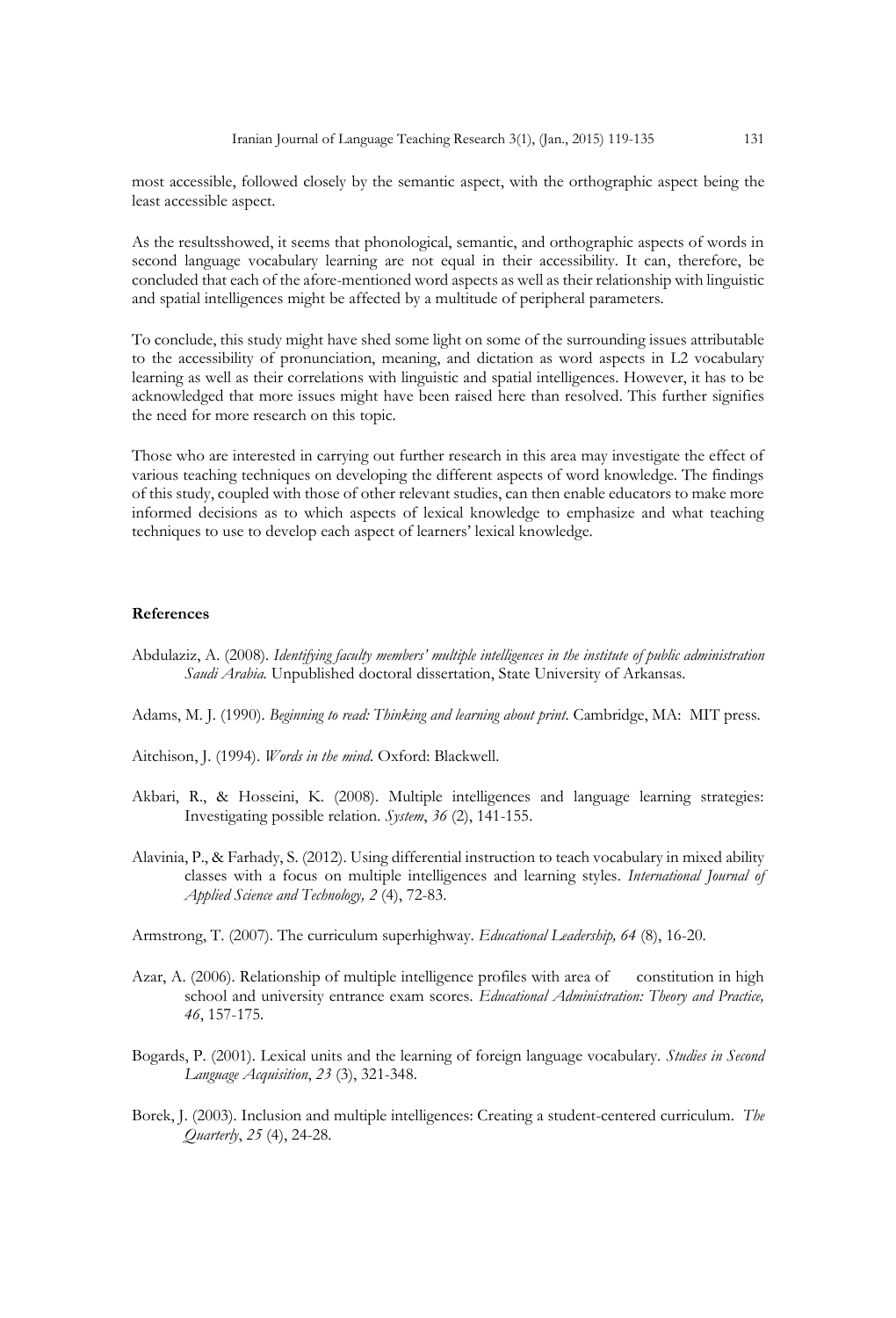- Brown, D. H. (2001). *Teaching by principles: An interactive approach to learning pedagogy*. New York: N. Y. Pearson Education.
- Burt, J. S. (2006). What is orthographic processing skill and how does it relate to word identification in reading? *Journal of Research in Reading, 89* (4), 400- 417.
- Christon, M. A. (1996). Teaching and learning languages through multiple intelligence. *TESOL Journal, 6 (1), 10-14.*

Clarke, E. (1993). *The lexicon in acquisition*. Cambridge: Cambridge University press.

- Crystal, D. (2003). *A Dictionary of Linguistics and Phonetics*. 5th eddition. Oxford, UK: Blackwell.
- Day, R.R., & Omura, C. (1991). Incidental EFL vocabulary learning and reading. *Reading in a*

 *Foreign Language*, *7* (5), 41-51.

- Dooling, D. J., & Christiaansen, R. E. (1977). Episodic and semantic aspects of memory for prose. *Journal of Experimental Psychology, 3* (4), 428-436.
- Dupcy, B., & Krashen, S.D. (1993). Incidental vocabulary acquisition in French as a foreign language*. Applied Language Learning*, *4*, 55-63.
- Ehri, L. C. (1997). *Sight word learning in normal readers and dyslexics.* Mahwah NJ: Erlbum.
- Ellis, R. (1995). Modified oral input and the acquisition of word meanings*. Applied Linguistics*, *16*, 409-441.
- Ellis, R., Tanaka, Y., & Yamazaki, A. (1994). Classroom interaction, comprehension and the acquisition of L2 word meanings. *Language Learning*, *44* (3), 449-491.
- Elman, L. J. (2004). An alternative view of the mental lexicon. *Trends in Cognitive Sciences*, *8* (7), 301- 306.
- Evans, V. (2006). Lexical concepts, cognitive models and meaning construction. *Cognitive Linguistics, 17* (4), 491-534.
- Erk, K. (2007). A simple, similarity-based model for selectional preferences. *ACL Journal*, *1*, 216– 223.
- Fith, U. (1985). *Beneath the surface of developmental dyslexia*. Hove,Uk: Lawrence Erlbaum Associates.
- Forel, A. C., & Puskas, G. (1986). *Phonetics and Phonology.* Reader for First Year English Linguistics. Retrieved October 6, 2012, from: http://www.uni-oldenburg.de/fileadmin /user\_upload/anglistik/personen/cornelia.hamann/Phonology.pdf
- Gardner, H. (1983*). Frames of mind, the theory of multiple intelligence.* New York: Basic books.
- Gardner, H. (1999). *The disciplined mind*: *What all students should understand*? New York: Simon and Schuster.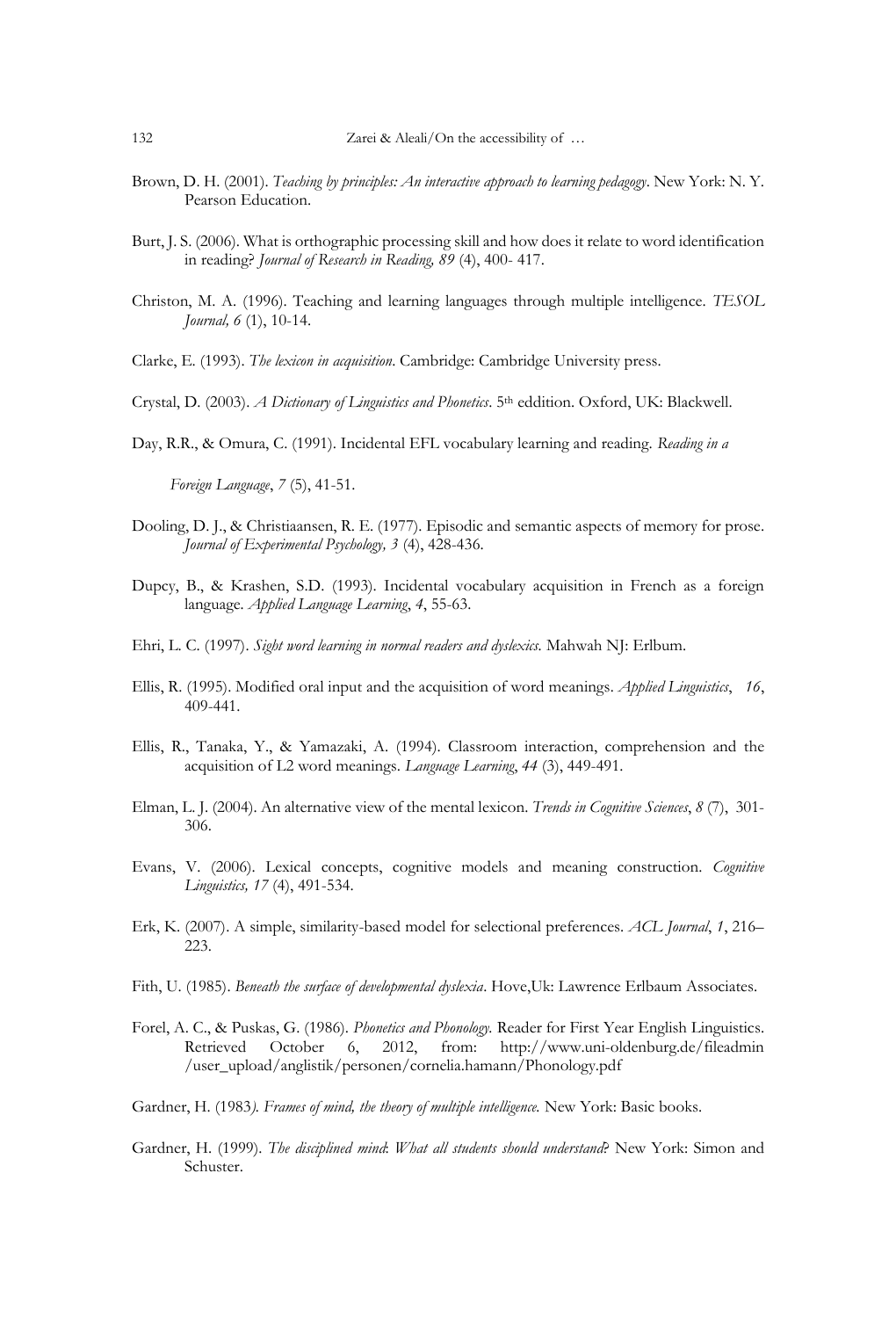- Gipe, J. P., & Arnold, R. D. (1979). Teaching vocabulary through familiar associations and contexts. *Journal of Reading, 11*, 281-285.
- Grass, S., & Selinker, L. (1994). *Second language acquisition: An introductory course.* Amesterdam: Johan Benjamins.
- Gu, P.Y. (2003). Vocabulary learning in a second language: Person, Task, Context and Strategies. *TESL journal, 7* (2), 1-26.
- Hajhashemi, K., & Amirkhiz, S.Y. (2011). The relationship between Iranian EFL high school students' multiple intelligences scores and their use of learning strategies. *English Language Teaching, 4*, 214-222.
- Hoxhallari, L. (2000). *Teacher's beliefs about learning to read Albanian, English, and Welsh:The effect of a regular orthography*. Unpublished manuscript, University of Wales, Bangor, UK.
- Jenkins, J. R. & Wyosocki, K. (1984). *Learning vocabulary through reading*. London: Macmillian.
- Katz, L., & Frost, R. (1992). *Orthography, Phonology, Morphology, and Meaning: An Overview.* Elsevier Science Publishers: B. V.
- Kerek, E., & Niemi, P. (2009). Russian orthography and learning to read. *Reading in a Foreign Language, 21* (1), 1-21.
- Laufer, B. (1989). A factor of difficulty in vocabulary learning: deceptive transparency. *AILA Review*, *6*, 10-20.
- Laufer, B. (1997). *What is in a word that makes it hard to easy*. Cambridge: Cambridge University Press.
- Lupker, S.J. (2005). *Visual word recognition*. Oxford: Blackwell.
- Meara, P. (1997). *Toward a new approach to modeling vocabulary acquisition*. Cambridge: Cambridge University Press.
- Nagy, W. E. (2005). *Why vocabulary instruction need to be long-term and comprehensive*. Mahwah, NJ: Erlbaum.
- Nation, I. S. P. (1990). *Teaching and learning vocabulary*. New York: Newbury.
- Nation, I. S. P. (2001). *Learning vocabulary in another language*. Cambridge: Cambridge University Press.
- Paribakht, T., & Weseche, M. (1996). Assessing second language vocabulary knowledge: Depth versus breadth. *The Canadian Modern Language Review*, *53*, 9-29.
- Qian, D. D. (1998). *Depth of vocabulary knowledge: Assessing its role in adults' reading comprehension in English as a second language*. Unpublished doctoral thesis, University of *Toronto*, Canada.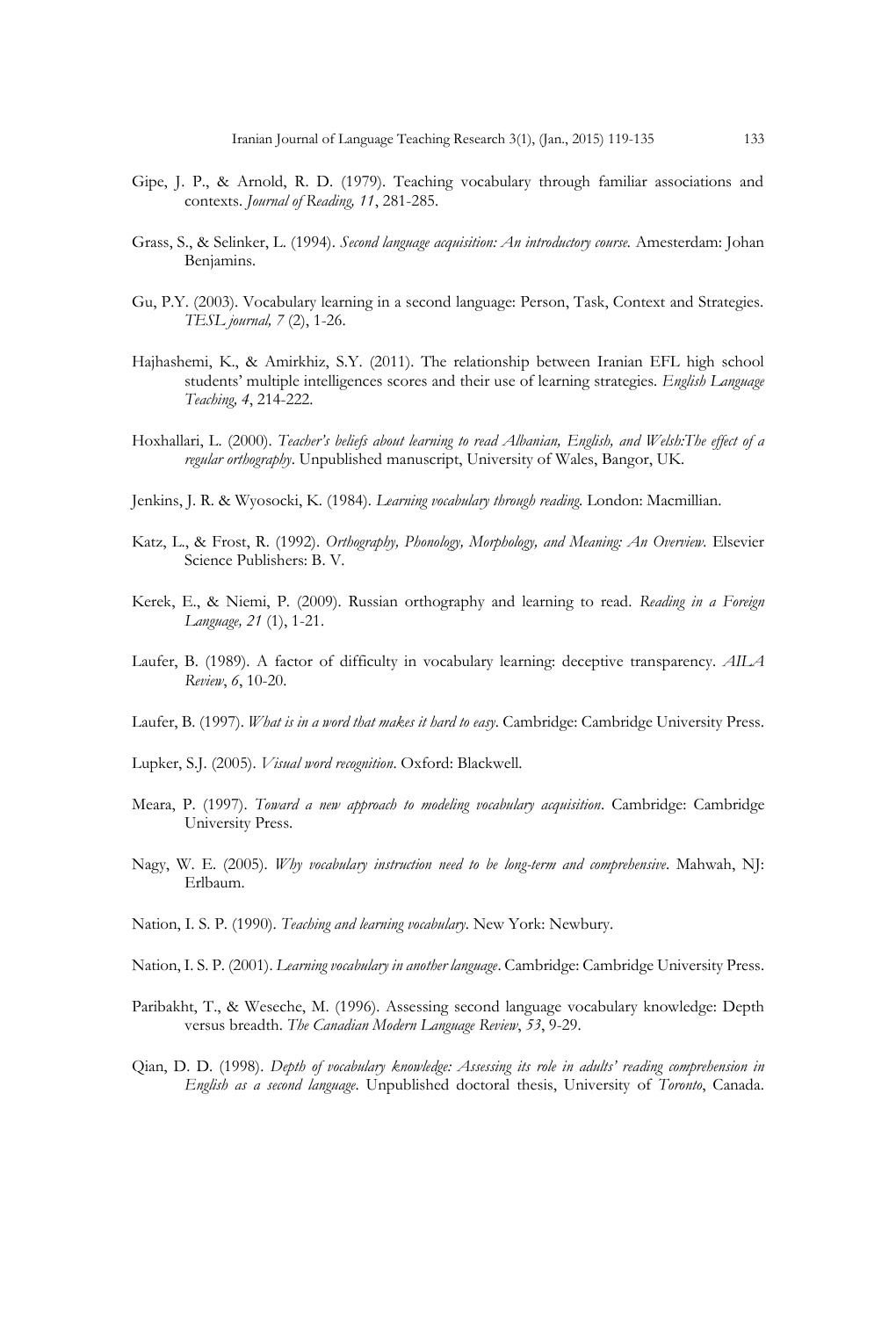- Razmjoo, S. A. (2008). On the relationship between multiple intelligences and language success. *The Reading Martix, 8* (2), 155-174.
- Richards, J. C. (1976). The role of vocabulary Teaching. *TESOL Quarterly*, *10*, 77-89.
- Saricaoglu, A., & Arikan, A. (2009). A study of multiple intelligence. Foreign language success and some selected variables. *Journal of Theory and Practice in Education*, *5*, 110-122.
- Schmitt, N. (1995). A fresh approach to vocabulary: Using a word knowledge framework. *RELC Journal, 26* (80), 86-96.
- Schmitt, N. (2008). Review article: Instructed second language vocabulary learning. *Language Teaching Research*, *12* (3), 329-369.
- Soleimani, H., Moinzadeh, A. Kassaian, Z., & Ketabi, S. (2012). The effect of instruction based on multiple intelligences theory on the attitude and learning of general English. *English Language Teaching, 5* (9), 45-54.
- Sternberg, R.J. (2005). The theory of successful intelligences. *Interamerican Journal of Psychology, 39*  (2), 189-202.
- Temur, O. D. (2007). The effects of teaching activities prepared according to the multiple intelligence theory on mathematics achievement and permanence of information learned by4th grade students*. International Journal of Environmental and Science Education*, *2* (4), 86- 91.
- Thompson, C. A., & Mooney, R. J. (2003). Acquiring Word-Meaning Mappings for Natural Language Interfaces. *Journal of Artificial Intelligence Research, 18* (1), 1-44.
- Tomlinson, C. (2001). *How to differentiate instruction in mixed-ability classrooms*. Alexanria, VA: Association of supervision and curriculum development.
- Uzunoz, A. (2011). Effect of multiple intelligence theory practice on student success by Bloom's taxonomy. *Academic Journal*, *6* (18), 952-960.
- Vellutino, F.R., Scanlon, D.M., & Tanzman, M.S. (1994). Component of reading ability: Issues and problems in operationalizing word identification, phonological coding, and orthographic coding. In G. R. Lyon (Ed.), *Frames of reference for the assessment of learning disabilities.* (pp. 279-332). Baltimore: Brookes.
- Webb, S. (2007). Learning word pairs and glossed sentences: The effects of a single context on vocabulary knowledge. *Language Teaching Research*, *11* (1), 63-81.
- Wilkins, D. A. (1972). *Linguistics in language teaching*. London: Edward Arnold Ltd.
- Wolf, M., Miller, L., & Donnelly, K. (2000). Retrieval, automaticity, vocabulary elaboration, orthography: A comprehensive, fluency based reading intervention. *Learning Disabilities*, 23 (4), 333-375.
- Zarei, A. A., & Arasteh, T. S. (2011). The effects of code-mixing, thematic clustering, and contextualization on L2 vocabulary recognition and production. *Journal of Language and Culture, 2* (6), 96-102.